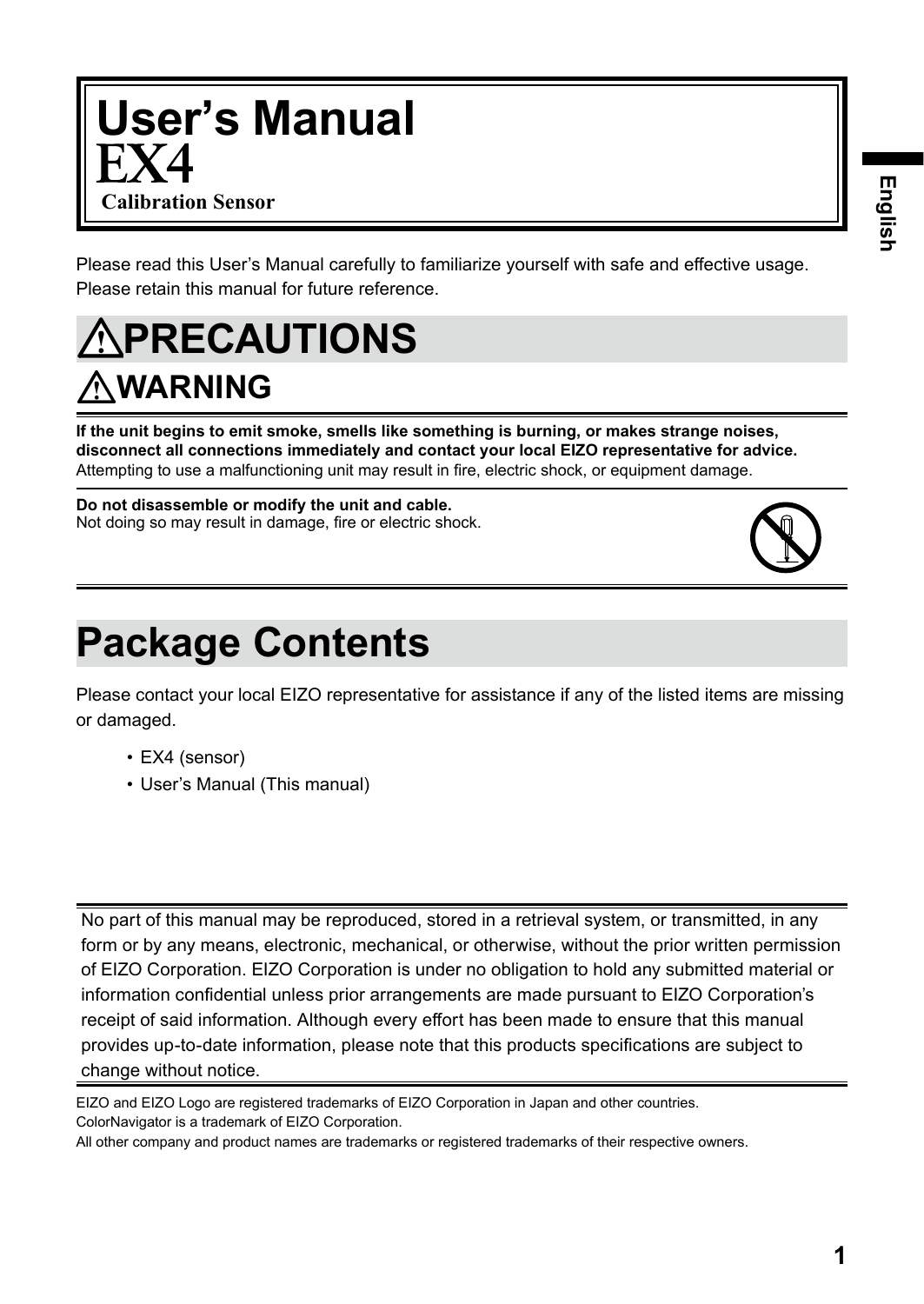## **Installing the software**

This sensor is for the calibration of monitors in the ColorEdge series using color management software "ColorNavigator 7". ColorNavigator 7 software needs to be installed to enable use of EX4. For more information about how to install, see ColorNavigator 7 Installation Guide.

## **How to attach the EX4**

#### **Attention**

Before attaching the EX4, remove the stains or dusts on the surface of the monitor.

**1. Connect the monitor and the PC with the USB cable supplied with your monitor.**

For more information about how to connect, see the Setup Guide for the monitor.

#### **2. Remove the cap (counterweight) from the sensor.**



**3. Connect the EX4 to the USB downstream port of either the PC or the monitor.**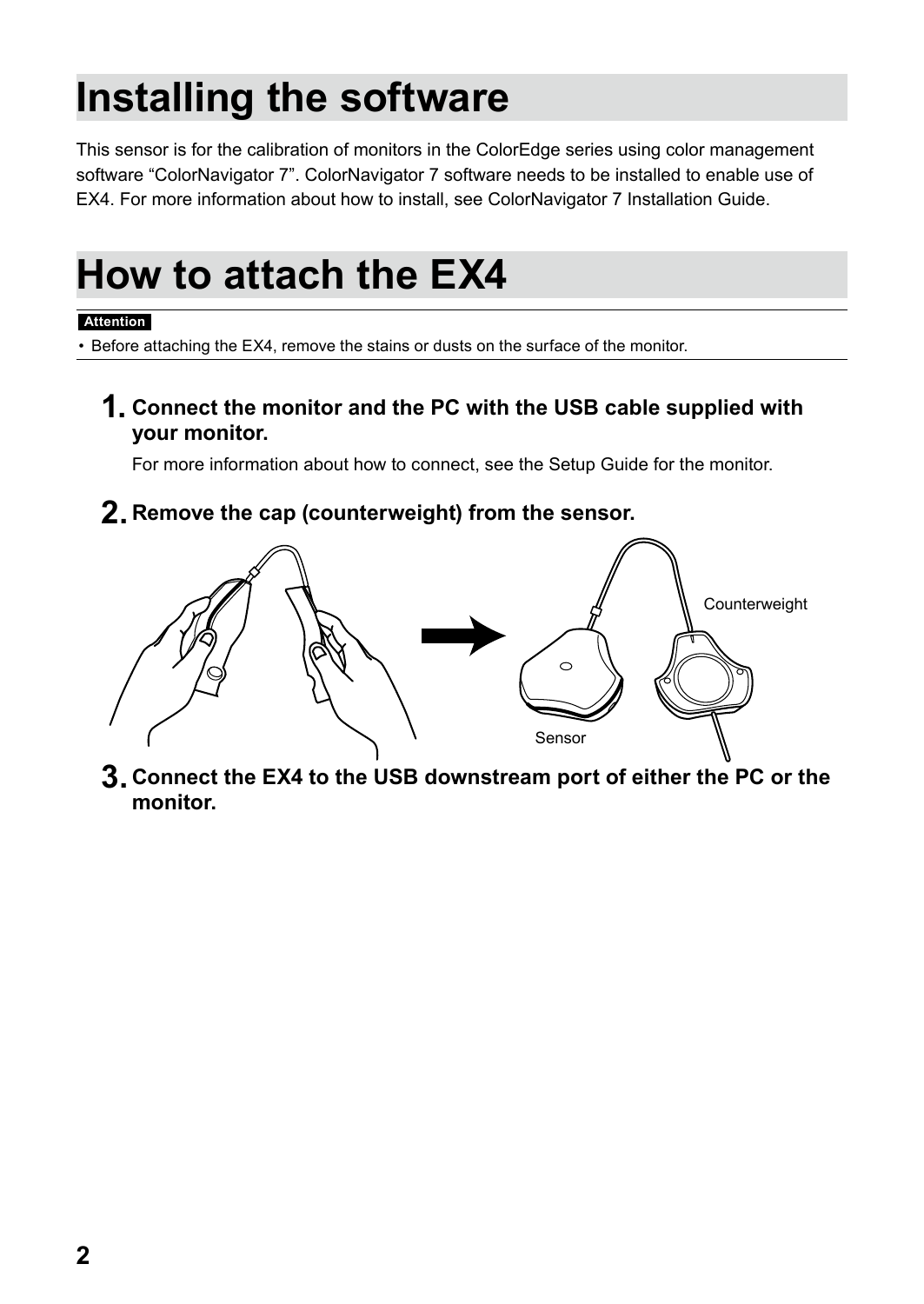**4.Suspend the sensor in its measuring position on the monitor by carefully adjusting the counterweight's position until both are in balance.**

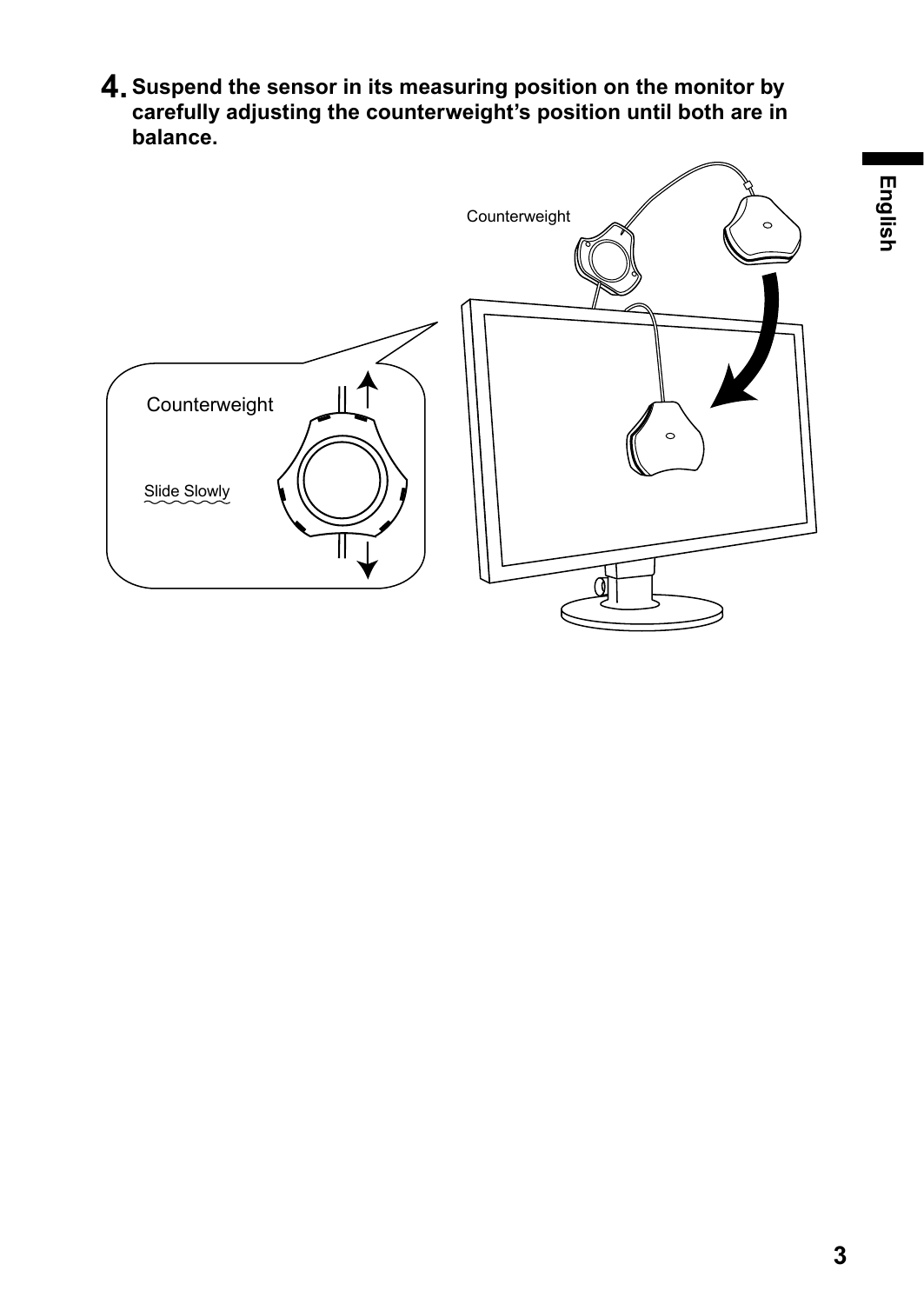## **Specifications**

| Interface                          |             | <b>USB</b>                                            |
|------------------------------------|-------------|-------------------------------------------------------|
| <b>Enviromental Specifications</b> | Temperature | Operation: 15 °C – 35 °C                              |
|                                    |             | Storage: -10 $^{\circ}$ C – 60 $^{\circ}$ C           |
|                                    | Humidity    | Operation: 30 % - 80 % R.H.Non-condensing             |
|                                    |             | Storage: 30 % - 80 % R.H.Non-condensing               |
| Power Supply                       |             | 5.0 ± 2.5 V max.100 mA                                |
| Mass                               |             | Approx.148 q                                          |
| <b>Dimensions</b>                  |             | 79.1 mm (W) $\times$ 75.5 mm (H) $\times$ 45.7 mm (D) |
| Certifications and Standards       |             | CE, FCC-A                                             |

#### **Attention**

• Take care that the sensor does not suffer impact by dropping or other means, or it may affect the accuracy of the measurement. Storing or using the sensor at a temperature of under 30 °C and a humidity of under 70% is recommended (avoid storing or using the sensor where it may be exposed to direct sunlight).

#### **Dimensions**

Unit: mm



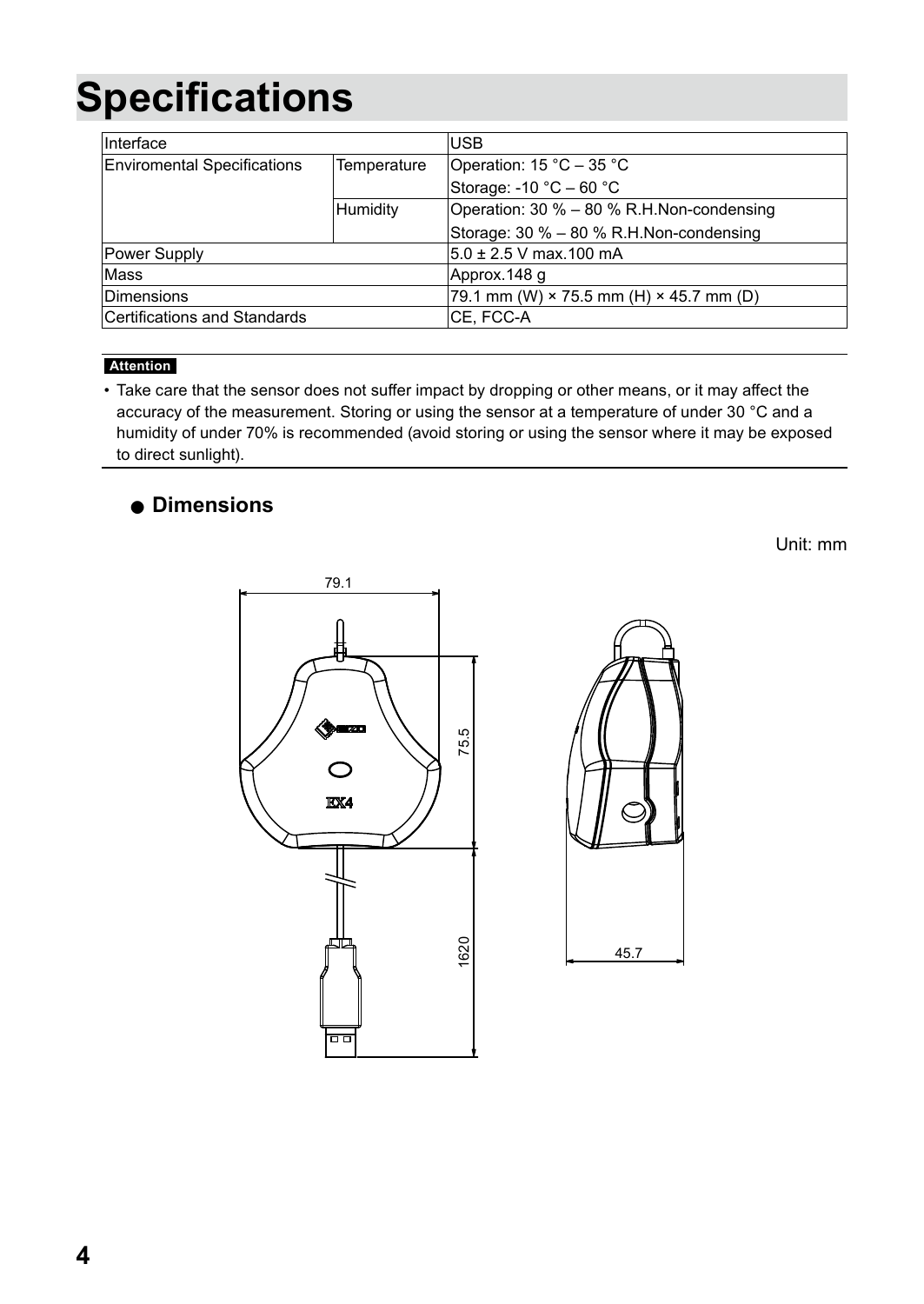## **FCC Declaration of Conformity**

### For U.S.A, Canada, etc. Only

#### **WARNING!**

This equipment has been tested and found to comply with the limits for a Class A digital device, pursuant to Part 15 of the FCC Rules. These limits are designed to provide reasonable protection against harmful interference when the equipment is operated in a commercial environment. This equipment generates, uses, and can radiate radio frequency energy and if not installed and used in accordance with the instruction manual, may cause harmful interference to radio communications. Operation of this equipment in a residential area is likely to cause harmful interference in which case the user will required to correct the interference at his own expense.

Changes or modifications not expressly approved by the party responsible for compliance could void the user's authority to operate the equipment.

#### **Canadian Notice**

This ISM device complies with Canadian ICES-001 (A). Cet appareil ISM est conforme à la norme NMB-001 (A) du Canada.

## **CE**

## For Europe, etc. Only

#### **Warning**

This is a Class A product. In a domestic environment this product may cause radio interference in which case the user may be required to take adequate measures.

#### **Warnung**

Bey dem gerät handelt es sich um ein Klasse-A-Produkt. Bei Betrieb des Geräts in Wohnumgebungen ist gegebenenfalls durch entsprechende Maßnahmen dafür zu sorgen, dass eine Störung des Radio- und Fernsehempfangs vermieden wird.

#### **Avertissement**

Cet appareil est de classe A. Il est susceptible de créer des interférences radio dans un environnement domestique, dans ce cas l'utilisateur devra prendre les mesures appropriées.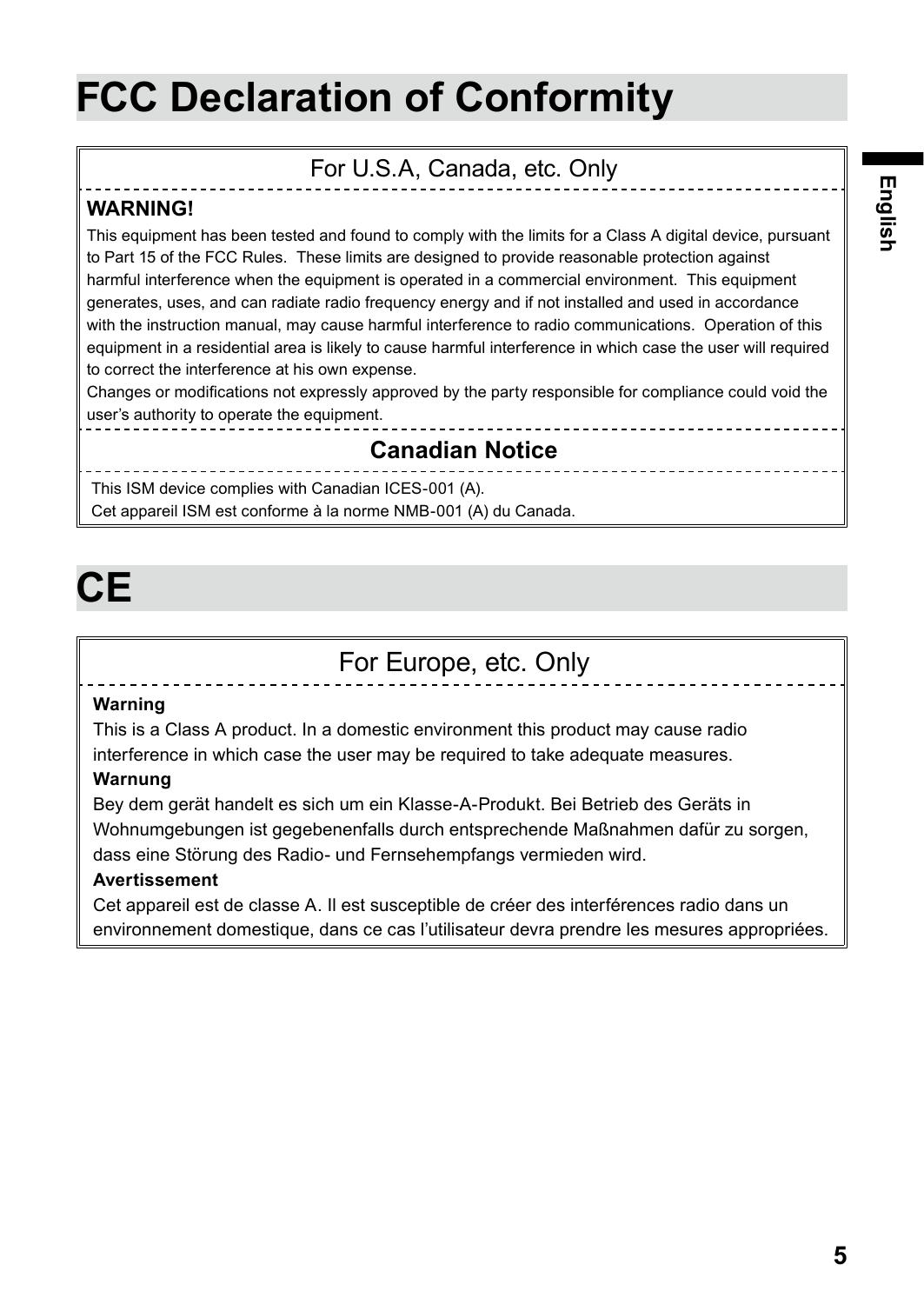## **LIMITED WARRANTY**

EIZO Corporation (hereinafter referred to as "**EIZO**") and distributors authorized by EIZO (hereinafter referred to as the "**Distributors**") warrant, subject to and in accordance with the terms of this limited warranty (hereinafter referred to as the "**Warranty**"), to the original purchaser (hereinafter referred to as the "**Original Purchaser**") who purchased the product specified in this document (hereinafter referred to as the "**Product**") from EIZO or Distributors, that EIZO and Distributors shall, at their sole discretion, either repair or replace the Product at no charge if the Original Purchaser becomes aware within the Warranty Period (defined below) that the Product malfunctions or is damaged in the course of normal use of the Product in accordance with the description in the instruction manual of the Product (hereinafter referred to as the "**User's Manual**").

The period of this Warranty is two (2) years from the date of purchase of the Product (hereinafter referred to as the "**Warranty Period**"). EIZO and Distributors shall bear no liability or obligation with regard to the Product in relation to the Original Purchaser or any third parties other than as provided under this Warranty.

EIZO and Distributors will cease to hold or store any parts (excluding design parts) of the Product upon expiration of five (5) years after the production of the Product is discontinued. In repairing the Product, EIZO and Distributors will use renewal parts which comply with our QC standards. If the unit cannot be repaired due to its condition or the stockout of a relevant part, EIZO and Distributors may offer the replacement by a product with equivalent performance instead of repairing it.

The Warranty is valid only in the countries or territories where the Distributors are located. The Warranty does not restrict any legal rights of the Original Purchaser.

Notwithstanding any other provision of this Warranty, EIZO and Distributors shall have no obligation under this Warranty whatsoever in any of the cases as set forth below:

- (a) Any defect of the Product caused by freight damage, modification, alteration, abuse, misuse, accident, incorrect installation, disaster, adherent dust, faulty maintenance and/or improper repair by third party other than EIZO and Distributors;
- (b) Any incompatibility of the Product due to possible technical innovations and/or regulations;
- (c) Any deterioration of sensor, including measurement value of the sensor;
- (d) Any defect of the Product caused by external equipments;
- (e) Any defect of the Product caused by the use under environmental conditions other than EIZO and Distributors' estimation;
- (f) Any deterioration of the attachments of the Product (e.g. cables, User's Manual, CD-ROM, etc.);
- (g) Any deterioration of the consumables, and/or accessories of the Product (e.g. batteries, remote controller, touch pen, etc.);
- (h) Any deformation, discoloration, and/or warp of the exterior of the Product;
- (i) Any defect of the Product caused by placement in a location where it may be affected by strong vibration or shocks;
- (j) Any deterioration or malfunction of the cooling fan caused by adherent dust.

To obtain service under the Warranty, the Original Purchaser must deliver the Product, freight prepaid, in its original package or other adequate package affording an equal degree of protection, assuming the risk of damage and/or loss in transit, to the local Distributor. The Original Purchaser must present proof of purchase of the Product and the date of such purchase when requesting services under the Warranty.

The Warranty Period for any replaced and/or repaired product under this Warranty shall expire at the end of the original Warranty Period.

EIZO OR DISTRIBUTORS ARE NOT RESPONSIBLE FOR ANY DAMAGE TO, OR LOSS OF, DATA OR OTHER INFORMATION STORED IN ANY MEDIA OR ANY PART OF ANY PRODUCT RETURNED TO EIZO OR DISTRIBUTORS FOR REPAIR.

EIZO AND DISTRIBUTORS MAKE NO FURTHER WARRANTIES, EXPRESSED OR IMPLIED, WITH RESPECT TO THE PRODUCT AND ITS QUALITY, PERFORMANCE, MERCHANTABILITY OR FITNESS FOR ANY PARTICULAR USE.

IN NO EVENT SHALL EIZO OR DISTRIBUTORS BE LIABLE FOR ANY INCIDENTAL, INDIRECT, SPECIAL, CONSEQUENTIAL OR OTHER DAMAGE WHATSOEVER (INCLUDING, WITHOUT LIMITATION, DAMAGES FOR LOSS OF PROFIT, BUSINESS INTERRUPTION, LOSS OF BUSINESS INFORMATION, OR ANY OTHER PECUNIARY LOSS) ARISING OUT OF THE USE OR INABILITY TO USE THE PRODUCT OR IN ANY CONNECTION WITH THE PRODUCT, WHETHER BASED ON CONTRACT, TORT, NEGLIGENCE, STRICT LIABILITY OR OTHERWISE, EVEN IF EIZO OR DISTRIBUTORS HAVE BEEN ADVISED OF THE POSSIBILITY OF SUCH DAMAGES.

THIS EXCLUSION ALSO INCLUDES ANY LIABILITY WHICH MAY ARISE OUT OF THIRD PARTY CLAIMS AGAINST THE ORIGINAL PURCHASER. THE ESSENCE OF THIS PROVISION IS TO LIMIT THE POTENTIAL LIABILITY OF EIZO AND DISTRIBUTORS ARISING OUT OF THIS LIMITED WARRANTY AND/OR SALES.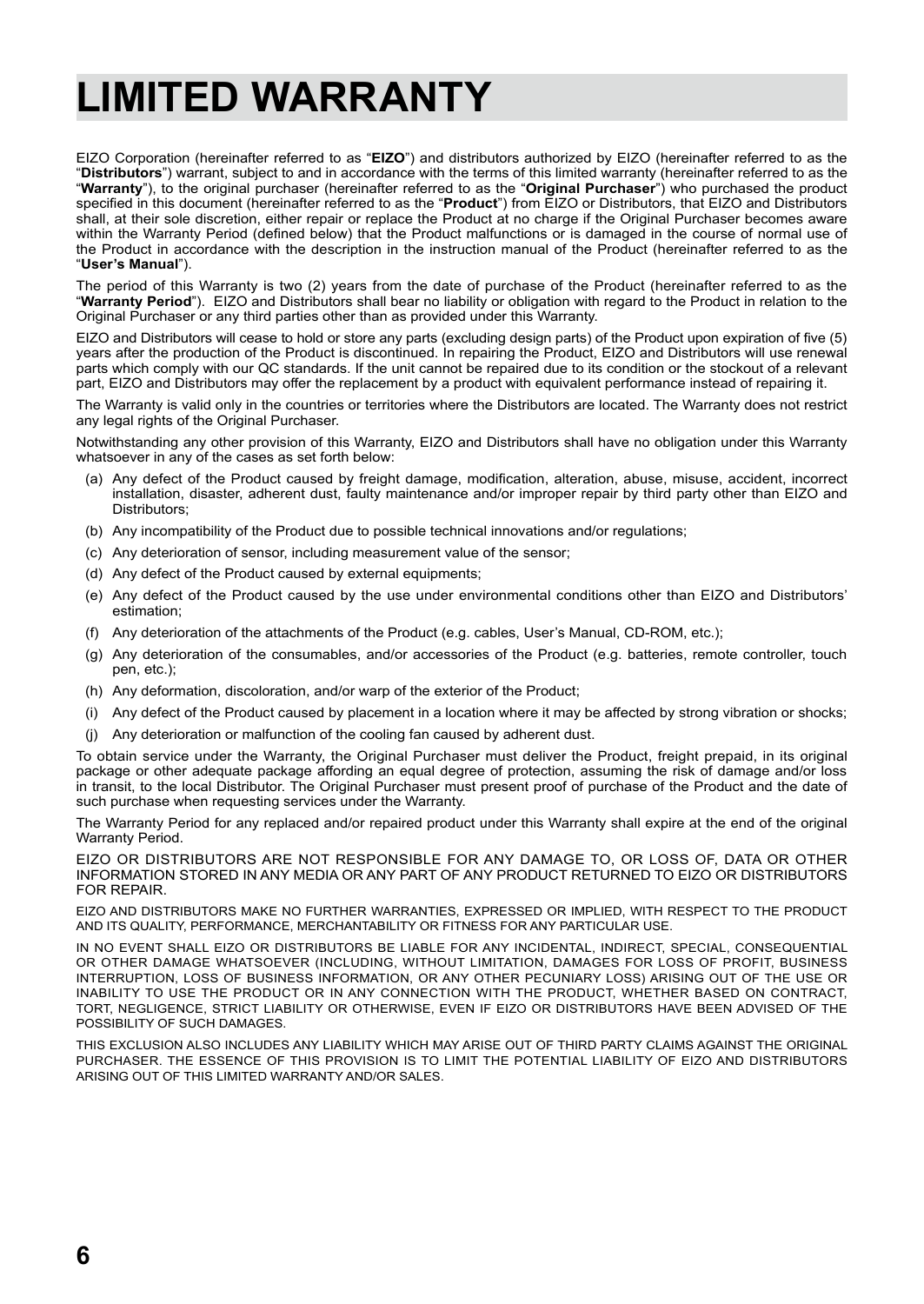## **Recycling Information**

## **Recycling Information**

This product, when disposed of, is supposed to be collected and recycled according to your country's legislation to reduce environmental burden. When you dispose of this product, please contact a distributor or an affiliate in your country.

The contact addressees are listed on the EIZO website below. www.eizoglobal.com

For recycling information for customers in Switzerland, please refer to the following website. www.swico.ch

### **Informationen zum Thema Recycling**

Dieses Produkt muss gemäß den Vorschriften Ihres Landes zur Entlastung der Umwelt recyclet werden. Wenden Sie sich bei der Entsorgung dieses Produkts an einen Verteiler oder eine Tochtergesellschaft in Ihrem Land.

Die Adressen zur Kontaktaufnahme sind auf der unten angegebenen Website von EIZO aufgeführt. www.eizoglobal.com

Kunden in der Schweiz entnehmen Informationen zum Recycling der folgenden Website: www.swico.ch

#### **Informations sur le recyclage**

Ce produit doit être jeté aux points de collecte prévus à cet effet et recyclé conformément à la législation de votre pays, afin de réduire l'impact sur l'environnement. Lorsque vous jetez ce produit, veuillez contacter un distributeur ou une société affiliée de votre pays.

Les adresses des distributeurs sont répertoriées sur le site Web EIZO ci-dessous. www.eizoglobal.com

Pour les clients en Suisse, veuillez consulter le site Web suivant afin d'obtenir des informations sur le recyclage.

www.swico.ch

#### **Información sobre reciclaje**

Este producto debe desecharse y reciclarse según la legislación del país para reducir el impacto medioambiental. Cuando desee deshacerse de este producto, póngase en contacto con un distribuidor o una filial de su país.

Encontrará las direcciones de contacto en el sitio web de EIZO que se indica a continuación. www.eizoglobal.com

### **Informazioni sul riciclaggio**

Per lo smaltimento e il riciclaggio del presente prodotto, attenersi alle normative vigenti nel proprio paese per ridurre l'impatto ambientale. Per lo smaltimento, rivolgersi ad un distributore o un affiliato presenti nel proprio paese.

Gli indirizzi sono elencati nel sito Web EIZO riportato di seguito. www.eizoglobal.com

Per informazioni sul riciclaggio per i clienti in Svizzera, consultare il sito Web riportato di seguito. www.swico.ch

### **Återvinningsinformation**

När denna produkt kasseras ska den hanteras och återvinnas enligt landets föreskrifter för att reducera miljöpåverkan. När du kasserar produkten ska du kontakta en distributör eller representant i ditt land. Kontaktadresserna listas på EIZO-webbplatsen nedan. www.eizoglobal.com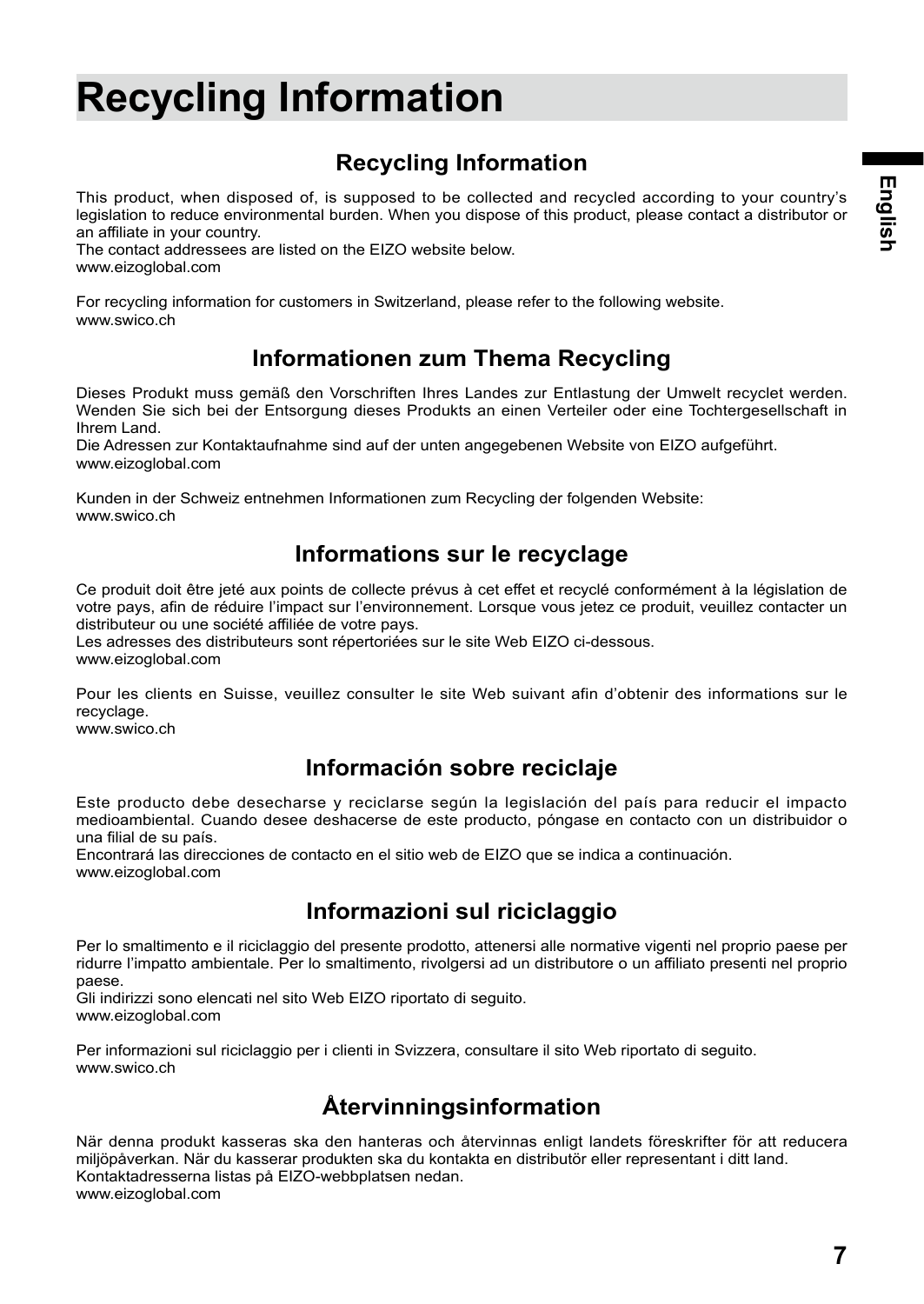### **Πληροφορίες ανακύκλωσης**

Το προϊόν αυτό, όταν απορρίπτεται, πρέπει να συλλέγεται και να ανακυκλώνεται σύμφωνα με τη νομοθεσία της χώρας σας έτσι ώστε να μην επιβαρύνει το περιβάλλον. Για να απορρίψετε το προϊόν, επικοινωνήστε με έναν αντιπρόσωπο ή μια θυγατρική εταιρεία στη χώρα σας.

Οι διευθύνσεις επικοινωνίας αναγράφονται στην τοποθεσία web της EIZO παρακάτω. www.eizoglobal.com

#### **Сведения по утилизации**

По истечении срока службы данного продукта его следует принести на сборный пункт и утилизировать в соответствии с действующими предписаниями в вашей стране, чтобы уменьшить вредное воздействие на окружающую среду. Прежде чем выбросить данный продукт, обратитесь к дистрибьютору или в местное представительство компании в вашей стране.

Контактные адреса можно найти на веб-узле EIZO.

www.eizoglobal.com

#### **Informatie over recycling**

Wanneer u dit product wilt weggooien, moet het uit milieu-overwegingen worden verzameld en gerecycled volgens de betreffende wetgeving van uw land. Wanneer u dit product wilt weggooien, moet u contact opnemen met een distributeur of een partner in uw land.

De contactadressen worden vermeld op de volgende EIZO-website.

www.eizoglobal.com

### **Informação sobre reciclagem**

Este produto, quando o deitar fora, deve ser recolhido e reciclado de acordo com a legislação do seu país para reduzir a poluição. Quando deitar fora este produto, contacte um distribuidor ou uma filial no seu país. Os endereços de contacto estão listados no website do EIZO, abaixo. www.eizoglobal.com

### **Oplysninger om genbrug**

Dette produkt forventes ved bortskaffelse at blive indsamlet og genbrugt i overensstemmelse med lovgivningen i dit land for at reducere belastningen af miljøet. Når du bortskaffer denne produkt, skal du kontakte en distributør eller et tilknyttet selskab i dit land.

Adresserne på kontaktpersonerne er angivet på EIZO's websted nedenfor. www.eizoglobal.com

### **Kierrätystä koskevia tietoja**

Tuote tulee hävittää kierrättämällä maan lainsäädännön mukaisesti ympäristön kuormittumisen vähentämiseksi. Kun hävität tuotteen, ota yhteyttä jälleenmyyjään tai tytäryhtiöön maassasi. Yhteystiedot löytyvät EIZOn Internet-sivustolta. www.eizoglobal.com

### **Wykorzystanie surowców wtórnych**

Ten produkt po zużyciu powinien być zbierany i przetwarzany zgodnie z krajowymi przepisami dotyczącymi ochrony środowiska. Wyrzucając ten produkt, należy skontaktować się z lokalnym dystrybutorem lub partnerem. Adresy kontaktowe można znaleźć we wskazanej poniżej witrynie internetowej firmy EIZO. www.eizoglobal.com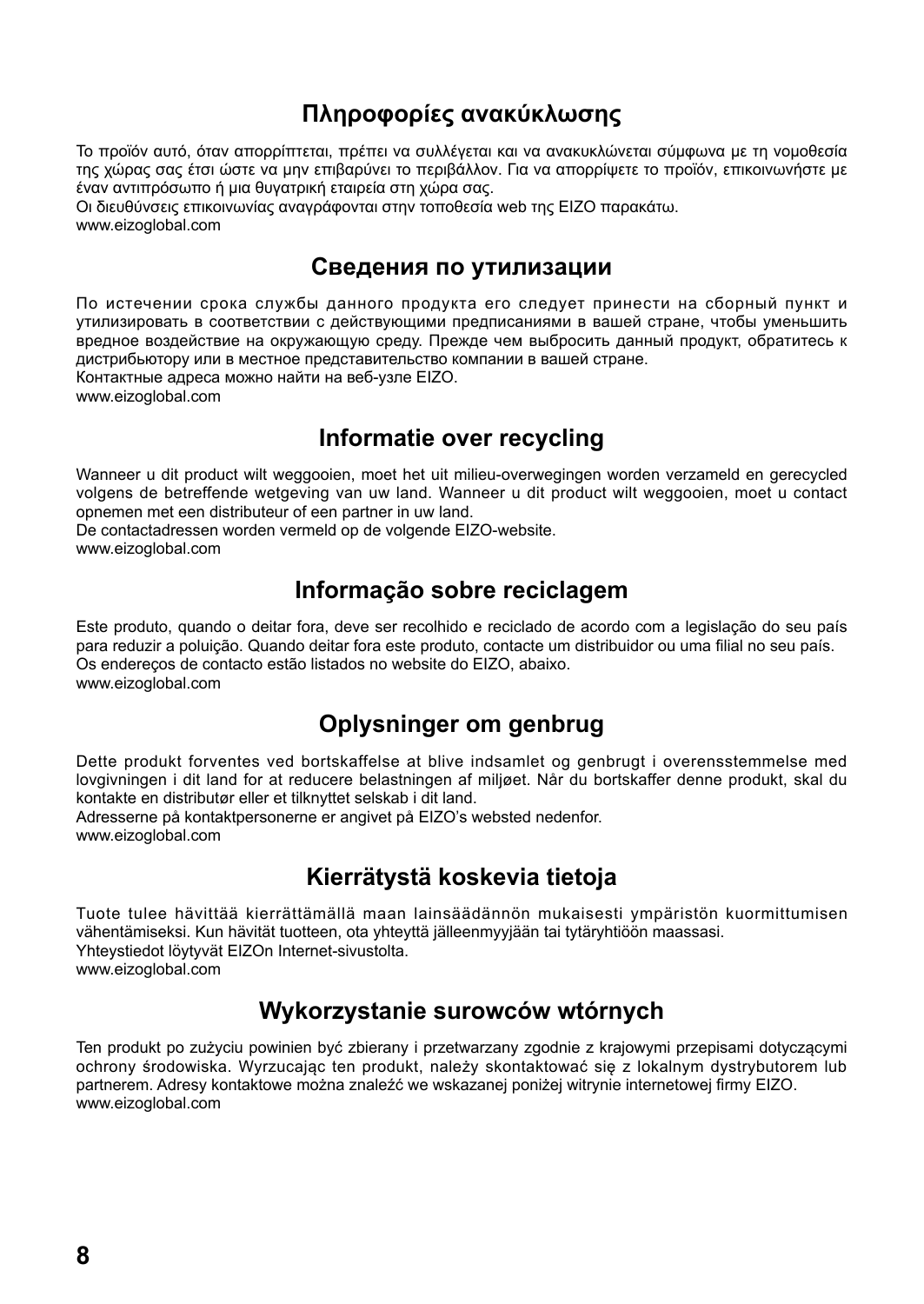### **Informace o recyklaci**

Při likvidaci produktu musí být produkt vyzvednut a recyklován podle zákonů příslušné země, aby nedocházelo k zatěžování životního prostředí. Zbavujete-li se produktu, kontaktujte distributora nebo pobočku ve své zemi. Kontaktní adresy jsou uvedeny na následující webové stránce společnosti EIZO. www.eizoglobal.com

#### **Ringlussevõtu alane teave**

Keskkonnakoormuse vähendamiseks tuleks kasutatud tooted kokku koguda ja võtta ringlusse vastavalt teie riigi seadustele. Kui kõrvaldate käesoleva toote, võtke palun ühendust turustaja või filiaaliga oma riigis. Kontaktisikud on toodud EIZO veebilehel järgmisel aadressil: www.eizoglobal.com

## **Újrahasznosítási információ**

Jelen terméket, amikor eldobjuk, az illető ország törvényei alapján kell összegyűjteni és újrahasznosítani, hogy csökkentsük a környezet terhelését. Amikor ezt a terméket eldobja, kérjük lépjen kapcsolatba egy országon belüli forgalmazóval vagy társvállalkozással.

A kapcsolat címei az EIZO alábbi weboldalán találhatók felsorolva: www.eizoglobal.com

### **Podatki o recikliranju**

Ob koncu uporabe odslužen izdelek izročite na zbirno mesto za recikliranje v skladu z okoljevarstveno zakonodajo vaše države. Prosimo, da se pri odstranjevanju izdelka obrnete na lokalnega distributerja ali podružnico.

Kontaktni naslovi so objavljeni na spodaj navedenih spletnih straneh EIZO: www.eizoglobal.com

### **Informácie o recyklácii**

Pri likvidácii musí byť tento výrobok recyklovaný v súlade s legislatívou vašej krajiny, aby sa znížilo zaťaženie životného prostredia. Keď sa chcete zbaviť tohto výrobku, kontaktujte prosím distribútora alebo pobočku vo vašej krajine.

Zoznam kontaktných adries je uvedený na nasledovnej webovej stránke firmy EIZO: www.eizoglobal.com

### **Pārstrādes informācija**

Utilizējot šo produktu, tā savākšana un pārstrāde veicama atbilstoši jūsu valsts likumdošanas prasībām attiecībā uz slodzes uz vidi samazināšanu. Lai veiktu šī produkta utilizāciju, sazinieties ar izplatītāju vai pārstāvniecību jūsu valstī.

Kontaktadreses ir norādītas zemāk minētajā EIZO tīmekļa vietnē. www.eizoglobal.com

### **Informacija apie grąžinamąjį perdirbimą**

Šalinant (išmetant) šiuos gaminius juos reikia surinkti ir perdirbti grąžinamuoju būdu pagal jūsų šalies teisės aktus, siekiant sumažinti aplinkos teršimą. Kai reikia išmesti šį gaminį, kreipkitės į jūsų šalyje veikiančią gaminių pardavimo atstovybe arba jos filialą.

Kontaktiniai adresatai nurodyti EIZO interneto svetainėje. www.eizoglobal.com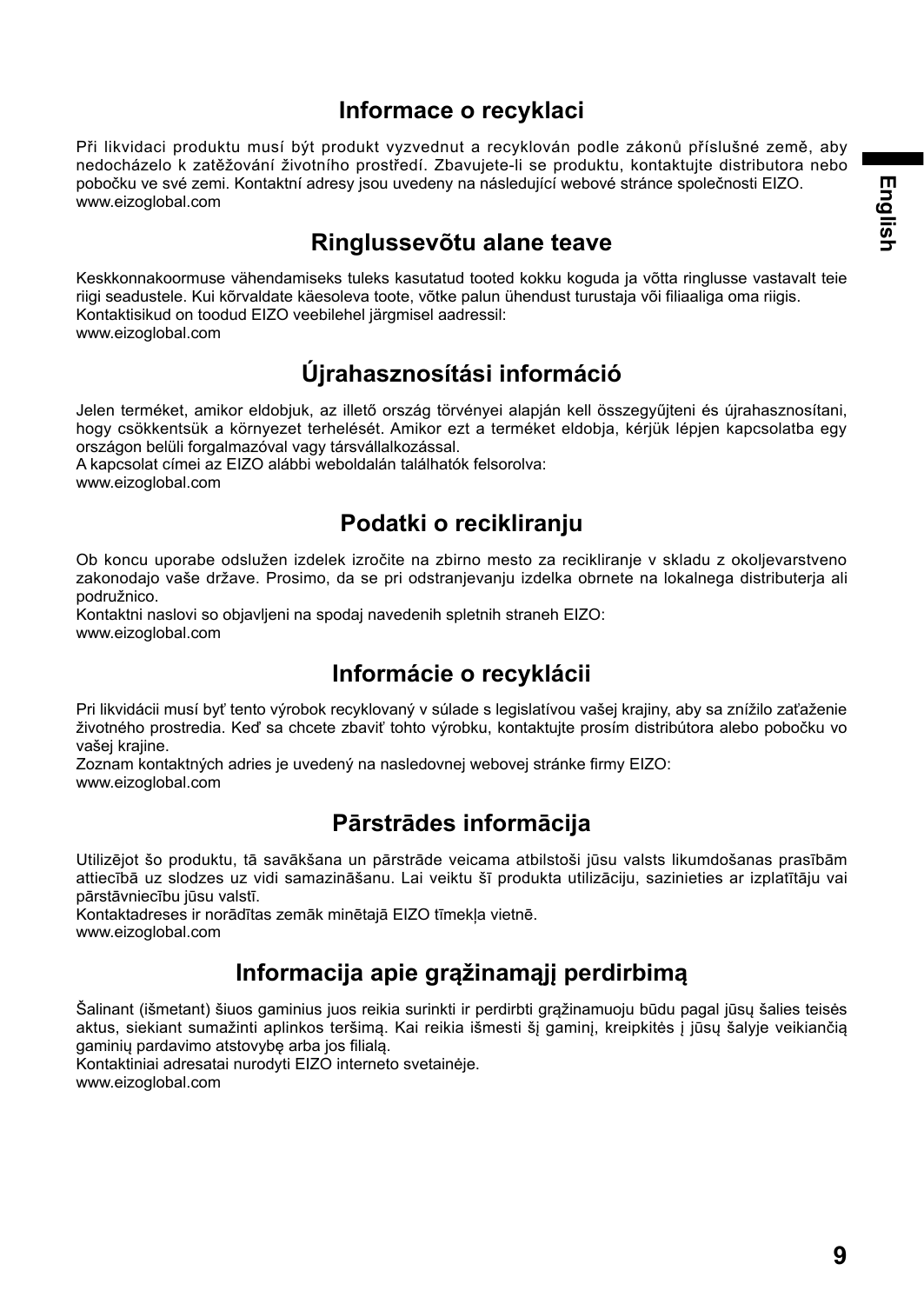#### **Информация относно рециклиране**

При изхвърлянето на този продукт се предлага събирането и рециклирането му съобразно законите на вашата страна за да се намали замърсяването на околната среда. Когато искате да се освободите от този продукт, моля свържете се с търговския му представител или със съответните органи отговарящи за това във вашата страна.

Данните за връзка с нас са описани на следния Интернет сайт на EIZO: www.eizoglobal.com

#### **Informaţie referitoare la reciclare**

Acest produs, când debarasat, trebuie colectat şi reciclat conform legislaţiei ţării rspective ca să reducem sarcina mediului. Când se debarasează de acest produs, vă rugăm să contactați un distribuitor sau un afiliat al tării respective.

Adresele de contact le găsiți pe pagina de web al EIZO: www.eizoglobal.com

معلو مات عن اعادة التدوير

عند التخلص من هذا المنتج، من الضروري تجميعه واعادة تدويره وفقاً للقوانين المتبعة في بلدك لتقليل العبء المسلط على البيئة. عندما تتخلص من هذا المنتج، يرجى الاتصال بموزع أو طرف منتسب إليه في بلدك. عناوين الاتصال مدرجة في موقع ايزو EIZO ادناه على شبكة الانترنت.

#### **Geri Dönüşüm Bilgisi**

ww.eizoglobal.com

Bu ürünün, atılacağı zaman, ülkenizin çevre kirliliğinin azaltılması konusundaki mevzuatına göre toplanması ve yeniden değerlendirilmesi gerekmektedir. Ürünü atacağınız zaman lütfen ülkenizdeki bir distribütör veya ilgili kuruluşla temasa geçiniz.

İrtibat adresleri aşağıdaki EIZO web sitesinde verilmiştir. www.eizoglobal.com